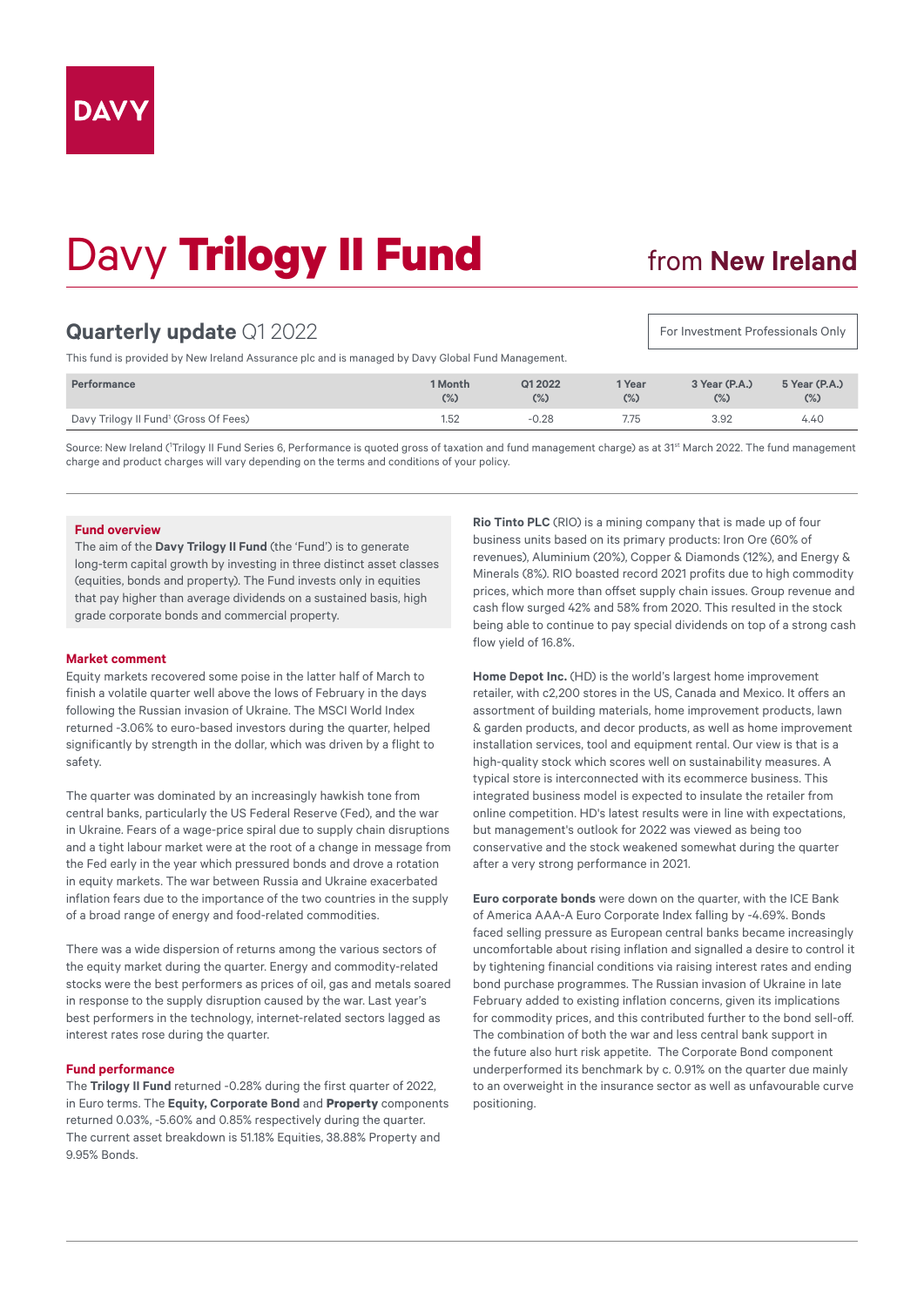#### **Sample portfolio transactions**

During the quarter we added engine manufacturer and distributor, Cummins, to the portfolio. The company score well on our quality metrics, has an excellent record of cash generation and dividend payments and is an industry pioneer in clean tech and sustainability. We funded the purchase through a sale of Exxon. Exxon's share price has recovered strongly over the past 18 months and the dividend yield premium to the market has largely corrected.

#### **The QQE perspective**

The change in tone within the equity market at the start of the year was very much on the side of continued economic expansion and rising rates. The war in Ukraine has cast a shadow on growth prospects, particularly within Europe, and exacerbated what is now seen as the "inflation problem". We saw avoiding deflation as the aim of the zero interest rates and quantitative easing policies of past two years.

Our quality model guides stock selection within our equity portfolios. It assigns a quality rank to each stock in a broad universe based on four pillars of Profitability, Persistence, Protection and People. In the first quarter, the People pillar, which rates companies based on capital allocation, was the best performing of the four pillars. In the past, such outperformance has reflected investor confidence in the economic cycle. This is an important support to markets as we enter another quarterly earnings season during which company managements face heightened risks. Against this uncertain background, we are confident that our quality framework will stand our clients in good stead.

| <b>Calendar Year Performance</b>                        | 2021 (%) | 2020 (%) | 2019 (%) | 2018 (%) | 2017 (%)      |
|---------------------------------------------------------|----------|----------|----------|----------|---------------|
| Davy Trilogy II Fund <sup>3</sup> (EUR)                 | 12.5     | $-6.7$   | 13.3     | 1.3      | 4.4           |
| MSCI World Index (EUR)                                  | 31.1     | 6.3      | 30.0     | $-4.1$   | 7.5           |
| JP Morgan Global Bond Index (EUR)                       | $-3.1$   | 4.9      | 4.6      | $-0.3$   | $0.4^{\circ}$ |
| ICE BoA Merrill Lynch AAA-A Euro Corporate <sup>4</sup> | $-1.6$   | 2.3      | 4.9      | $-0.4$   | 1.5           |
| Chevron Corp                                            | 46.3     | $-26.0$  | 15.3     | $-9.8$   | 10.6          |
| Rio Tinto Plc                                           | 0.6      | 30.6     | 35.4     | 0.3      | 31.5          |
| Exxon Mobil Corp                                        | 57.6     | $-36.2$  | 7.3      | $-15.1$  | $-3.8$        |
| Zurich Insurances Group AG                              | 12.8     | 0.3      | 43.6     | 4.8      | 12.5          |
| Telus Corp                                              | 23.6     | 5.2      | 16.3     | $-0.6$   | 16.3          |
| Home Depot                                              | 59.5     | 24.5     | 30.5     | $-7.3$   | 44.6          |
| Hong Kong Exchanges                                     | 9.3      | 71.6     | 14.6     | $-2.9$   | 33.9          |
| JP Morgan Chase & Co                                    | 27.7     | $-5.5$   | 47.3     | $-6.6$   | 26.7          |
| Pfizer Inc                                              | 66.7     | 3.2      | $-6.9$   | 24.8     | 15.9          |
| <b>Taiwan Semiconductor Manufacturer</b>                | 12.1     | 92.7     | 64.8     | $-3.6$   | 42.3          |

Source: New Ireland (<sup>3</sup>Trilogy II Fund Series 6, Performance is quoted gross of taxation and fund management charge), MSCI and Bloomberg as at 31<sup>st</sup> December 2021. The fund management charge and product charges will vary depending on the terms and conditions of your policy. Performance is quoted in local terms unless otherwise stated.

The MSCI World Index captures large and mid-cap representation across 23 Developed Markets (DM) countries. With 1,650 constituents, the index covers approximately 85% of the free float-adjusted market capitalization in each country.

4 ICE BofAML Euro Corporate Index tracks the performance of EUR denominated investment grade corporate debt publicly issued in the eurobond or Euro member domestic markets. Qualifying securities must have an investment grade rating (based on an average of Moody's, S&P and Fitch) and at least 18 months to final maturity at the time of issuance